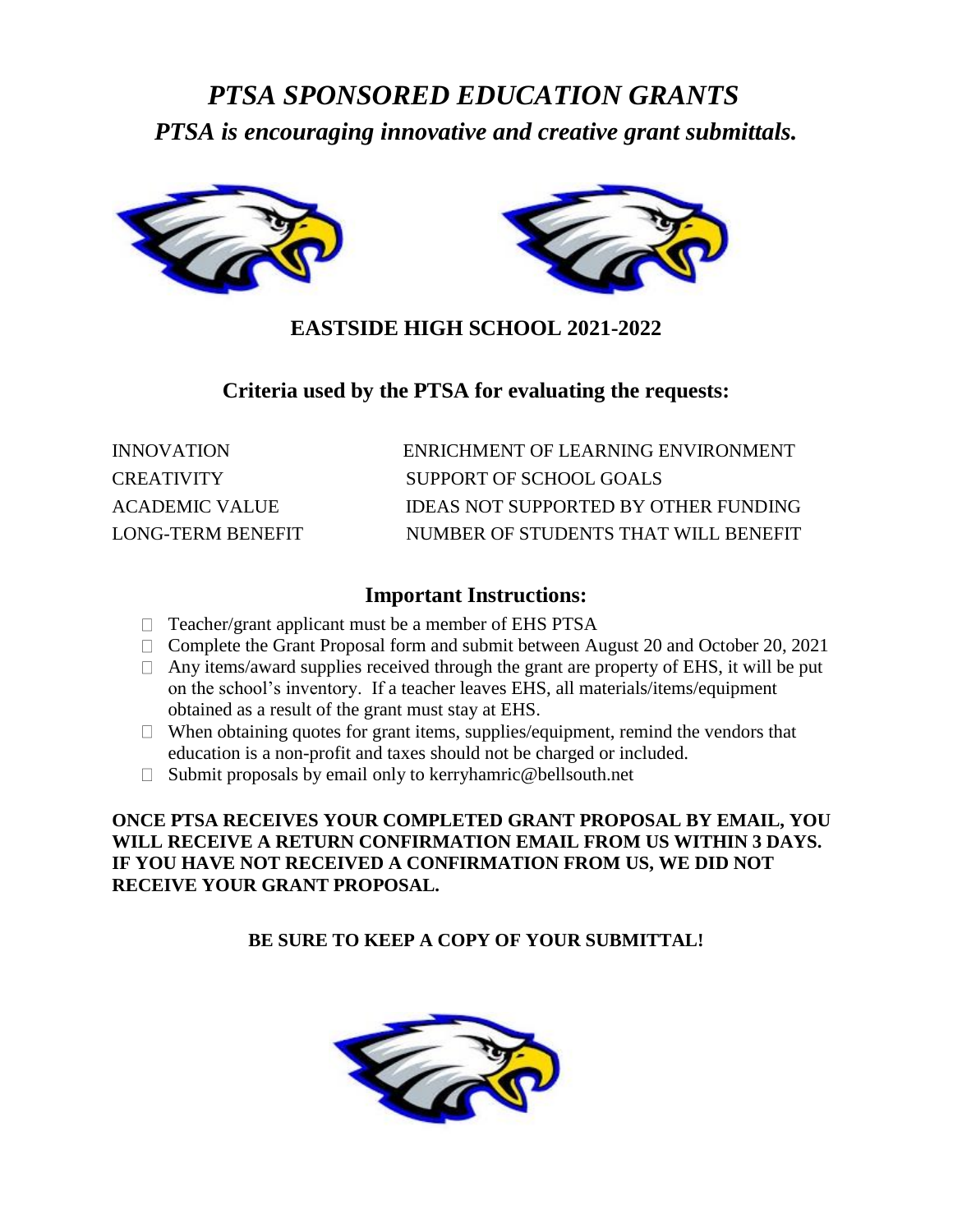

## 2021-2022 EHS PTSA GRANT PROPOSAL FORM

#### SUBMITTAL INSTRUCTIONS:

- Submittal Start Date: August 20, 2021.
- Due Date Deadline: October 20, 2021.
- Complete the information on this proposal form adding additional pages or documentation if necessary
- Email completed proposal to: [kerryhamric@bellsouth.net](mailto:kerryhamric@bellsouth.net)
- For questions, please contact Kerry Hamric at (864) 354-0894
- If you do not receive an email "received" confirmation within 3 days of proposal submittal, we did not receive your proposal

#### Teacher Contact Information

Name: Email: Department: Course(s):

| Have you joined Eastside HS PTSA this school year (2021-2022)?                            | YES | NO. |
|-------------------------------------------------------------------------------------------|-----|-----|
| Does your Grant contain Components that address<br>Mental, Social or Emotional Resources? | YES | NO. |
| Have you submitted a proposal on DONORSCHOOSE.ORG?                                        | YES | NO. |

Will the items purchased with this grant be consumable or have the ability to be used again in future years?

What other sources of funding/grant money have you pursued for this grant? Did you request funding from your department and/or principal, using instructional supply monies form the general fund? Please explain briefly.